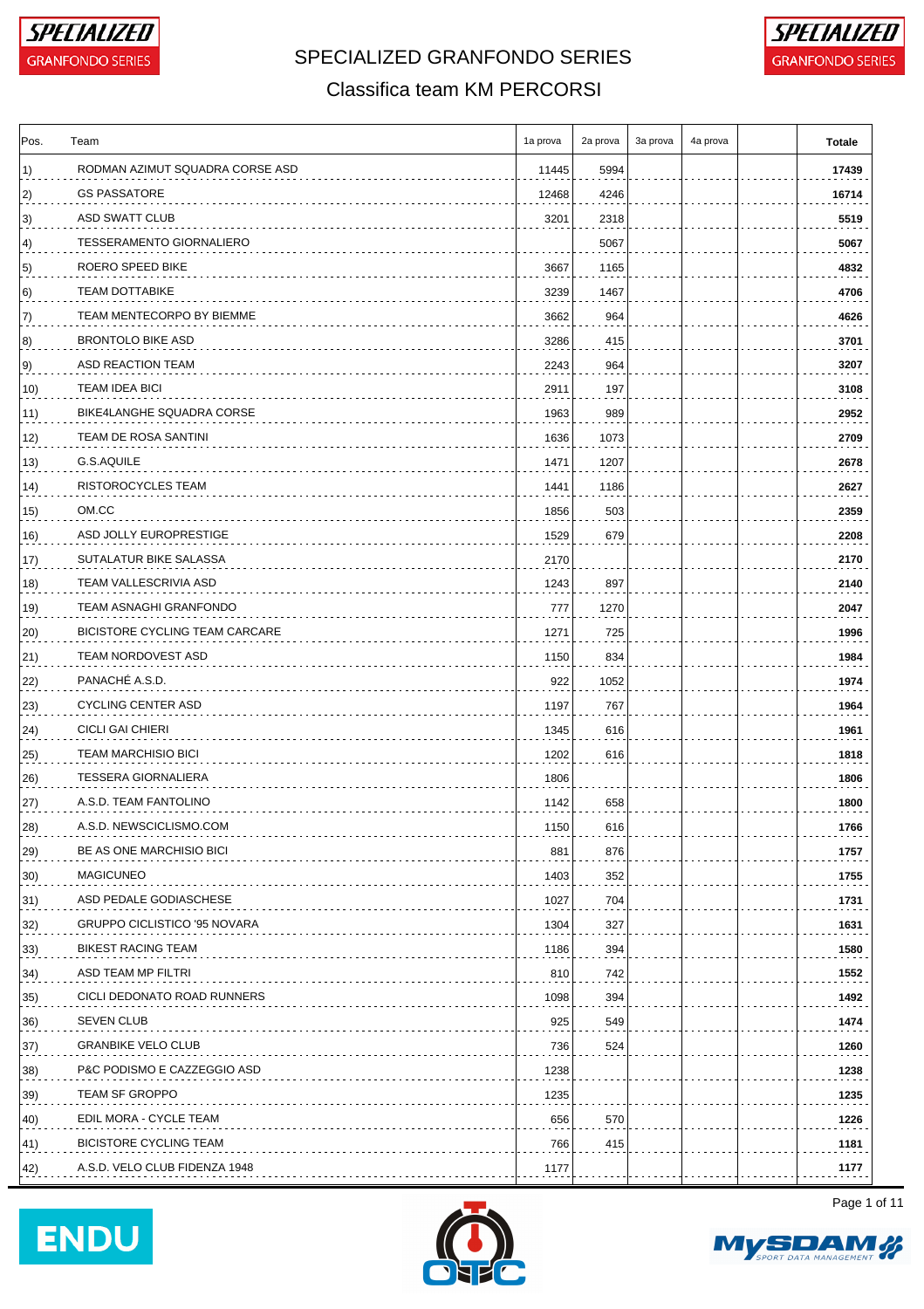



### Classifica team KM PERCORSI

| Pos. | Team                                | 1a prova | 2a prova | 3a prova | 4a prova | <b>Totale</b> |
|------|-------------------------------------|----------|----------|----------|----------|---------------|
| 43)  | MICHELIN SPORT CLUB                 | 642      | 528      |          |          | 1170          |
| 44)  | ASD TEAM ALL4 CYCLING - BDC         | 752      | 373      |          |          | 1125          |
| 45)  | ASD VIGNOLO CICLISMO                | 856      | 264      |          |          | 1120          |
| 46)  | VIGOR CYCLING TEAM                  | 911      | 197      |          |          | 1108          |
| 47)  | <b>CICLI LUCCHINI</b>               | 269      | 834      |          |          | 1103          |
| 48)  | BIKE TEAM CROCE BIANCA MIGNANEGO    | 1095     |          |          |          | 1095          |
| 49)  | EASY RIDE                           | 593      | 436      |          |          | 1029          |
| 50)  | ALPINA-BIKECAFE                     | 711      | 306      |          |          | 1017          |
| 51)  | ASD GIO'N'DENT                      | 376      | 612      |          |          | 988           |
| 52)  | PPR CYCLING                         | 593      | 394      |          |          | 987           |
| 53)  | A.S.D. GS PONTECURONE CICLISMO      | 980      |          |          |          | 980           |
| 54)  | VIGOR REDMOUNT - FREEDOM TO RIDE    | 752      | 218      |          |          | 970           |
| 55)  | <b>ASD FUNTOS BIKE</b>              | 859      | 88       |          |          | 947           |
| 56)  | <b>COMOLA BIKAFFE 36</b>            | 752      | 176      |          |          | 928           |
| 57)  | G.S. LAPIADA BIKE ASD               | 917      |          |          |          | 917           |
| 58)  | U.S.LEGNANESE                       | 804      | 109      |          |          | 913           |
| 59)  | <b>TEAM FABRI BIKE</b>              | 832      |          |          |          | 832           |
| 60)  | <b>GARDA SCOTT MATERGIA</b>         | 453      | 373      |          |          | 826           |
| 61)  | CICLOAMATORI CORNAREDO              | 815      |          |          |          | 815           |
| 62)  | SPEEDY BIKE ASD                     | 815      |          |          |          | 815           |
| 63)  | <b>G.S. CICLI BENATO</b>            | 486      | 327      |          |          | 813           |
| 64)  | <b>TEAM 100.1</b>                   | 483      | 327      |          |          | 810           |
| 65)  | UNION TEAM PIEMONTE 2               | 807      |          |          |          | 807           |
| 66)  | ZERO TEAM BORDIGHERA                | 807      |          |          |          | 807           |
| 67)  | <b>TEAM BIKE PANCALIERI</b>         | 426      | 373      |          |          | 799           |
| 68)  | ASD MAC BIKE                        | 799      |          |          |          | 799           |
| 69)  | <b>TEAM LODA</b>                    | 799      |          |          |          | 799           |
| 70)  | ASD LUCIANI SPORT TEAM              | 700      | 88       |          |          | 788           |
| 71)  | BILLY TEAM A.S.D.                   | 645      | 109      |          |          | 754           |
| 72)  | G.S.R. FERRERO                      | 497      | 197      |          |          | 694           |
| 73)  | GENOVA 1913                         | 486      | 176      |          |          | 662           |
| 74)  | <b>TEAM POIRINESE</b>               | 431      | 197      |          |          | 628           |
| 75)  | RACING TEAM LA BICI                 | 508      | 109      |          |          | 617           |
| 76)  | ASD EDISON                          |          | 612      |          |          | 612           |
| 77)  | PROGETTO CICLISMO SANTENA           | 346      | 264      |          |          | 610           |
| 78)  | GUIDI - ROSASBIKE A.S.D.            | 321      | 285      |          |          | 606           |
| 79)  | AS CICLISMO                         | 497      | 109      |          |          | 606           |
| 80)  | TERRE DELLA GRANDA                  | 428      | 176      |          |          | 604           |
| 81)  | <b>CUSATI BIKE RACING TEAM</b>      | 508      | 88       |          |          | 596           |
| 82)  | ASDILETTANTISTICA SPES PER LO SPORT | 486      | 109      |          |          | 595           |
| 83)  | G.S. MARIO CORTI 1959               | 376      | 218      |          |          | 594           |
| 84)  | U.C. SANREMO S.S.D                  | 590      |          |          |          | 590           |
|      |                                     |          |          |          |          |               |





Page 2 of 11

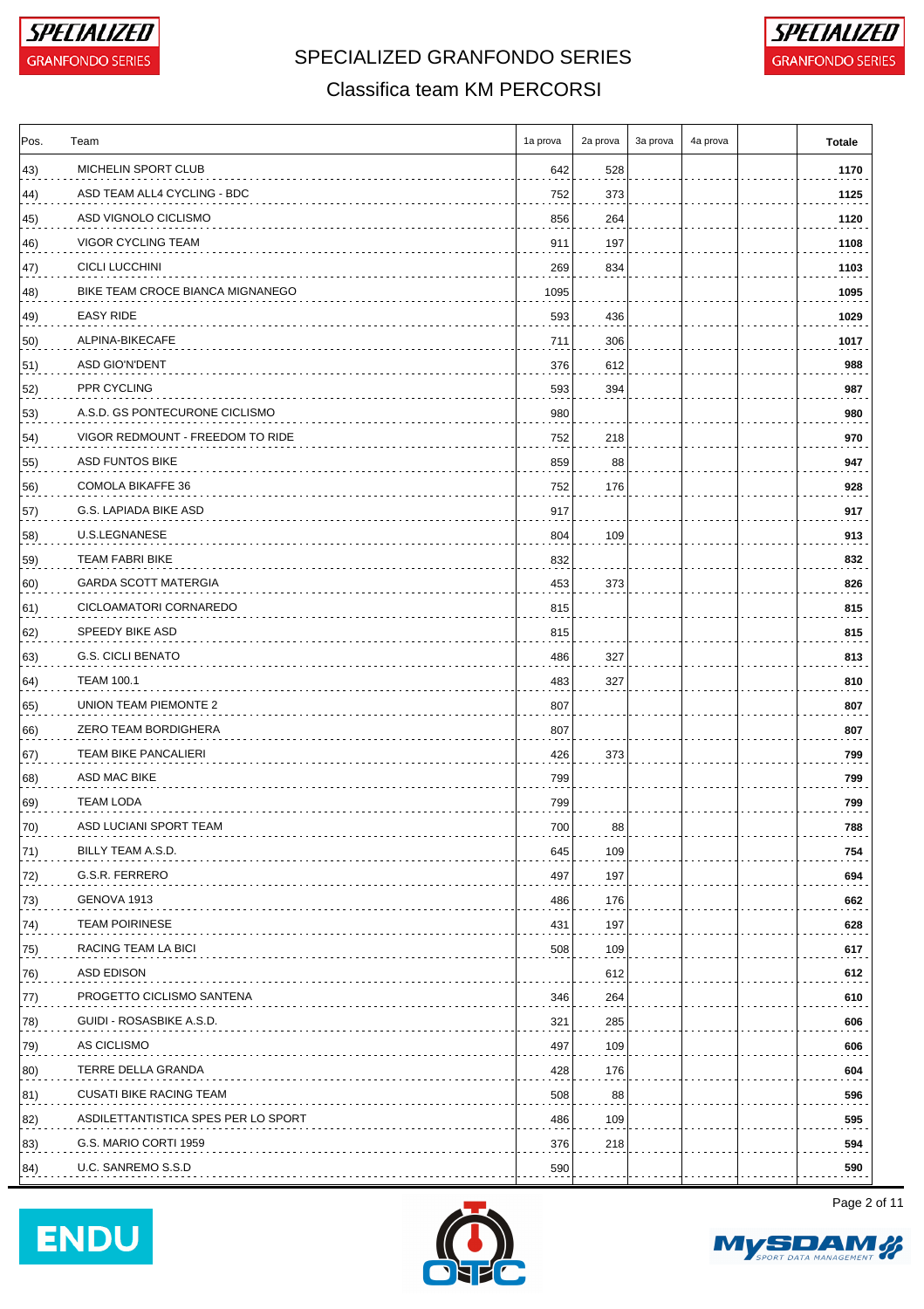



#### Classifica team KM PERCORSI

| Pos.         | Team                                         | 1a prova | 2a prova | 3a prova | 4a prova | <b>Totale</b> |
|--------------|----------------------------------------------|----------|----------|----------|----------|---------------|
| 85)          | CICLISMO DIVINO                              | 483      | 88       |          |          | 571           |
| 86)          | ASD FIDAS MONREGALESE                        | 560      |          |          |          | 560           |
| 87)          | ASDILETTANTISTICA TEAM STROPPA               | 560      |          |          |          | 560           |
| 88)          | TRIBE HOT BIKES                              | 376      | 176      |          |          | 552           |
| 89)          | A.S.D. ROEROICA                              | 280      | 264      |          |          | 544           |
| 90)          | ASD NEW TEAM                                 | 324      | 218      |          |          | 542           |
| 91)          | GO SOLO ASD                                  | 324      | 218      |          |          | 542           |
| $ 92\rangle$ | VIVO-MG.K VIS-DAL COLLE                      | 324      | 218      |          |          | 542           |
| 93)          | S.C. PIOSSASCO                               | 335      | 197      |          |          | 532           |
| 94)          | ASD CINGHIALI MANNARI                        | 321      | 197      |          |          | 518           |
| 95)          | <b>CYCLOSPHERA</b>                           | 428      | 88       |          |          | 516           |
| 96)          | CIOCC RACING TEAM                            | 486      |          |          |          | 486           |
| 97)          | U.C. ANGERESE                                | 376      | 109      |          |          | 485           |
| 98)          | ASD ALL BIKES MANTA                          | 483      |          |          |          | 483           |
| 99)          | <b>CICLOAMATORI BENESI</b>                   | 483      |          |          |          | 483           |
| 100)         | ASD PERSICHELLO                              |          | 482      |          |          | 482           |
| 101)         | ASSOCIAZIONE CICLISTICA BRA                  | 387      | 88       |          |          | 475           |
| 102)         | CICLO POLONGHERA                             | 387      | 88       |          |          | 475           |
| 103)         | <b>MON BIKE</b>                              | 269      | 197      |          |          | 466           |
| 104)         | SIRONITANZI 1947 SEVESO - A.S.D.             | 269      | 197      |          |          | 466           |
| 105)         | ASD TEAM JOULE                               | 376      | 88       |          |          | 464           |
| 106)         | ASD DUEZERODUE TEAM                          | 280      | 176      |          |          | 456           |
| 107)         | VC. FREJUS AS DILETTANTISTICA                | 453      |          |          |          | 453           |
| 108)         | RDR ITALIA LEYNICESE RACING TEAM             | 269      | 176      |          |          | 445           |
| 109)         | A.S.D. L'ABC-ANONIMA BRIANZA CICLI           | 324      | 109      |          |          | 433           |
| 110)         | ASD NAZIONALE                                | 324      | 109      |          |          | 433           |
| 111)         | CRAL GRUPPO REALE MUTUA ASSICURAZIONI A.S.D. | 324      | 109      |          |          | 433           |
| 112)         | RDR ITALIA LEYNICESE RACING TEAM ASD         | 324      | 109      |          |          | 433           |
| 113)         | TEAM COLPACK BALLAN                          | 324      | 109      |          |          | 433           |
| 114)         | ASD CICLISTICA OSPEDALETTI BICISPORT         | 214      | 218      |          |          | 432           |
| 115)         | A.S.D. CICLI TADDEI                          | 431      |          |          |          | 431           |
| 116)         | A.S.D. CICLISTICA BITONE                     | 431      |          |          |          | 431           |
| 117)         | FLANDRES LOVE - SPORTLAND                    | 431      |          |          |          | 431           |
| 118)         | MASTER TEAM A.S.D.                           | 428      |          |          |          | 428           |
| 119)         | <b>SC TRINITA'</b>                           | 428      |          |          |          | 428           |
| 120)         | <b>INBIKE</b>                                | 66       | 352      |          |          | 418           |
| 121)         | ACTIVE CYCLING TEAM                          | 214      | 176      |          |          | 390           |
| 122)         | RACING TEAM RIVE ROSSE                       |          | 176      |          |          | 390           |
|              | BOSCARO RACING TEAM                          | 214      |          |          |          |               |
| 123)         |                                              | 269      | 109      |          |          | 378           |
| 124)         | UA CYCLING TEAM                              | 269      | 109      |          |          | 378           |
| 125)         | ASD PUNTO CICLO CONTE                        | 376      |          |          |          | 376           |
| 126)         | ASD VIGILI DEL FUOCO CUNEO                   | 376      |          |          |          | 376           |





Page 3 of 11

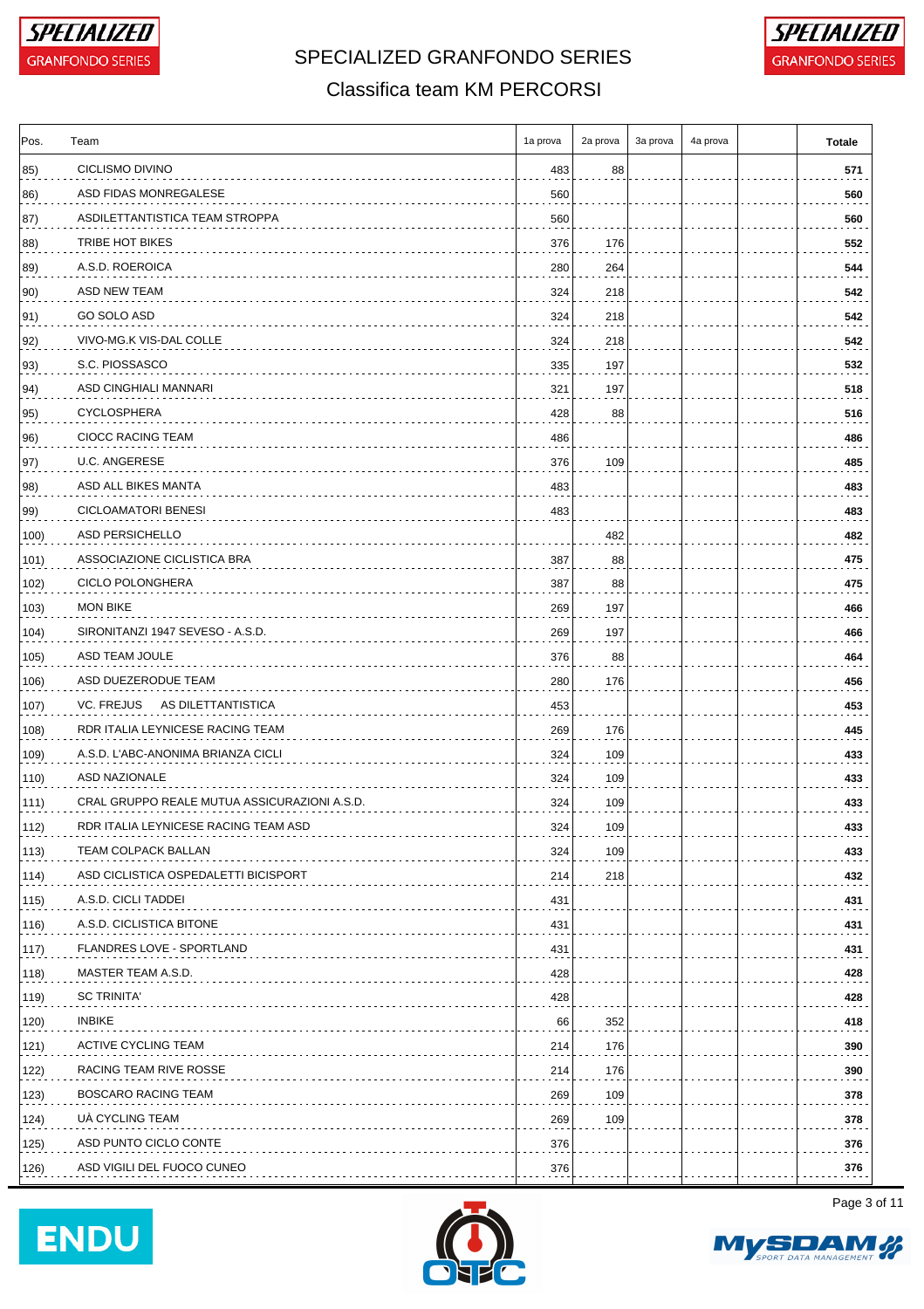



#### Classifica team KM PERCORSI

| Pos. | Team                                     | 1a prova | 2a prova | 3a prova | 4a prova | Totale |
|------|------------------------------------------|----------|----------|----------|----------|--------|
| 127) | ASDILETTANTISTICA MYG CYCLING TEAM       | 376      |          |          |          | 376    |
| 128) | ASD COSTANTE GIRARDENGO                  | 173      | 197      |          |          | 370    |
| 129) | ASD CICLO POLONGHERA                     | 280      | 88       |          |          | 368    |
| 130) | ASD MANGOBIKE                            | 360      |          |          |          | 360    |
| 131) | A.S.D. ALL BIKES MANTA                   | 269      | 88       |          |          | 357    |
| 132) | AC POSTALESIO ASD                        | 269      | 88       |          |          | 357    |
| 133) | ASD CASSINIS CYCLING TEAM                | 269      | 88       |          |          | 357    |
| 134) | ASD GB JUNIOR TEAM                       | 269      | 88       |          |          | 357    |
| 135) | <b>TECNOBIKE BRA</b>                     | 335      |          |          |          | 335    |
| 136) | A.S.D.G.S.PONENTE LIGURE                 | 324      |          |          |          | 324    |
| 137) | ASD GIULIODORI RENZO                     | 324      |          |          |          | 324    |
| 138) | ASD SPORT X CASTIGLIONE                  | 324      |          |          |          | 324    |
| 139) | <b>CICLI TURRI</b>                       | 324      |          |          |          | 324    |
| 140) | <b>INFINITY CYCLING ASD</b>              | 324      |          |          |          | 324    |
| 141) | <b>SQUADRAREGGIO</b>                     | 324      |          |          |          | 324    |
| 142) | <b>TEAM PROMOTECH</b>                    | 324      |          |          |          | 324    |
| 143) | <b>GRUPPO SPORTIVO RICCI ACQUI TERME</b> | 214      | 109      |          |          | 323    |
| 144) | <b>TESSIORE</b>                          | 214      | 109      |          |          | 323    |
| 145) | ASD TBR                                  | 321      |          |          |          | 321    |
| 146) | TEAM BLU DI MARE                         | 321      |          |          |          | 321    |
| 147) | TRICYCLO ASD                             | 321      |          |          |          | 321    |
| 148) | GIAI TEAM A.S.D.                         | 228      | 88       |          |          | 316    |
| 149) | EQUIPE CICLI CAPELLA                     | 214      | 88       |          |          | 302    |
| 150) | A.S.D. U.C. COLOGNO MONZESE              |          | 285      |          |          | 285    |
| 151) | ROAD RUNNERS CLUB MILANO                 |          | 285      |          |          | 285    |
| 152) | A.S.D.G.S CENTRO DOWN ASTI               | 162      | 109      |          |          | 271    |
| 153) | A.S.D.TERRE DELLA GRANDA                 | 162      | 109      |          |          | 271    |
| 154) | ASD AVIS PAVIA G.C.                      | 162      | 109      |          |          | 271    |
| 155) | ASD CENTRO DOWN ASTI                     | 162      | 109      |          |          | 271    |
| 156) | ASD ESERCITO SME CICLISMO                | 162      | 109      |          |          | 271    |
| 157) | BICI CAMOGLI GOLFO PARADISO              | 162      | 109      |          |          | 271    |
| 158) | <b>CICLI PEPINO</b>                      | 162      | 109      |          |          | 271    |
| 159) | <b>CUS PROPATRIA MILANO TRIATHLON</b>    | 162      | 109      |          |          | 271    |
| 160) | G.SANTAMBROGIO                           | 162      | 109      |          |          | 271    |
| 161) | I DO ROEUD                               | 162      | 109      |          |          | 271    |
| 162) | RECYCLING TEAM IMG2 ASD                  | 162      | 109      |          |          | 271    |
| 163) | S.C. MOBILI LISSONE                      | 162      | 109      |          |          | 271    |
| 164) | S.C. ORINESE A.S.D.                      | 162      | 109      |          |          | 271    |
| 165) | <b>TEAM TODESCO</b>                      | 162      | 109      |          |          | 271    |
| 166) | U.S. PONTEDECIMO CICLISMO                | 162      | 109      |          |          | 271    |
| 167) | ALBISOLA BIKE                            | 269      |          |          |          | 269    |
| 168) | ASD COMPACT TEAM                         | 269      |          |          |          | 269    |
|      |                                          |          |          |          |          |        |





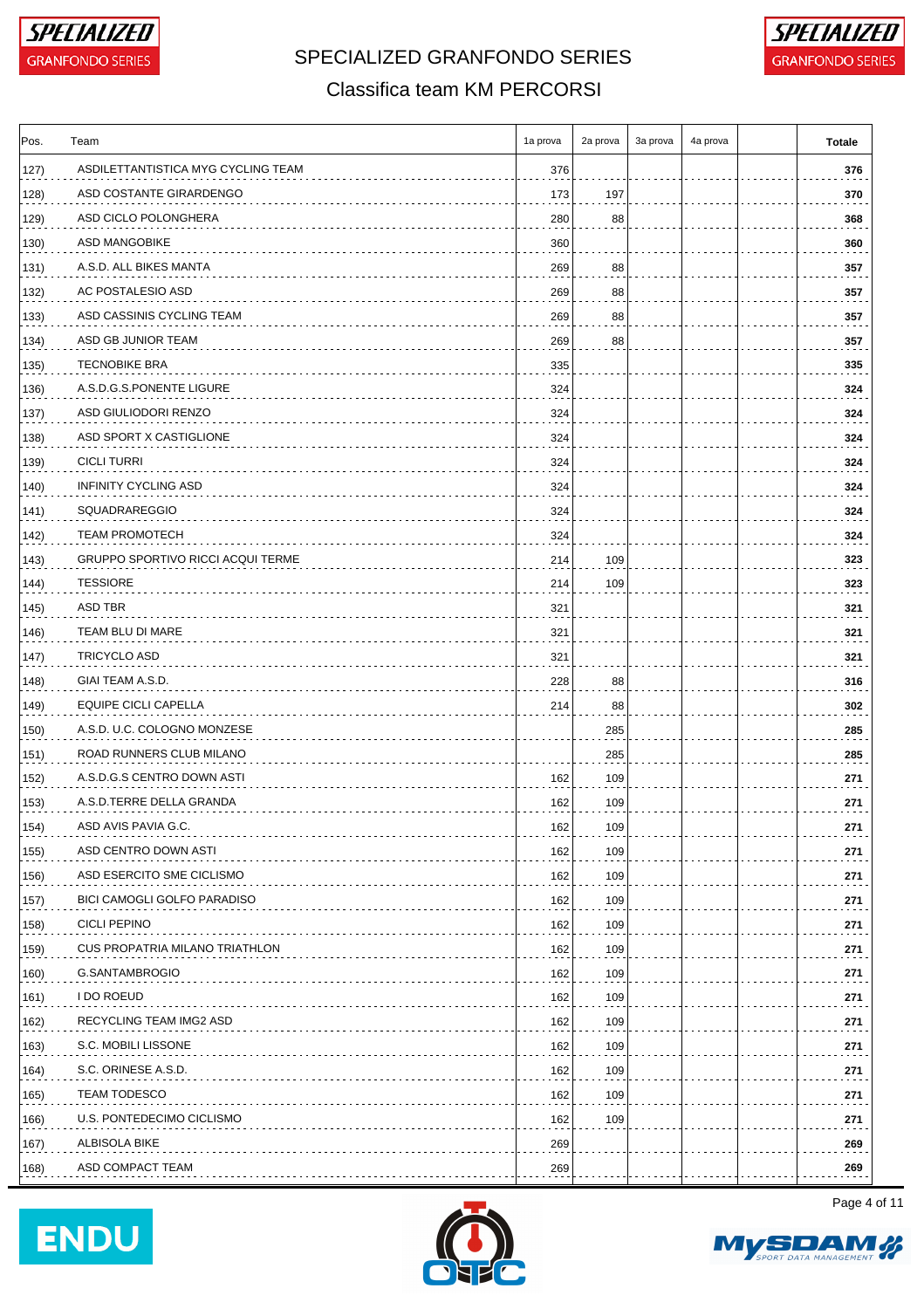



#### Classifica team KM PERCORSI

| Pos.          | Team                                | 1a prova | 2a prova | 3a prova | 4a prova | <b>Totale</b> |
|---------------|-------------------------------------|----------|----------|----------|----------|---------------|
| 169)          | ASD MANIA BIKE                      | 269      |          |          |          | 269           |
| 170)          | ASDILETTANTISTICA ASSAU             | 269      |          |          |          | 269           |
| 171)          | <b>BICI CLUB OMEGNA</b>             | 269      |          |          |          | 269           |
| 172)          | D'AMICO                             | 269      |          |          |          | 269           |
| 173)          | <b>DREAM TEAM</b>                   | 269      |          |          |          | 269           |
| 174)          | G.S. CITTA' DI TREVIGLIO            | 269      |          |          |          | 269           |
| 175)          | IL TEAM - PINARELLO                 | 269      |          |          |          | 269           |
| 176)          | RUSTY BIKE INFINITY ASD             | 269      |          |          |          | 269           |
| 177)          | <b>SKOUTERS</b>                     | 269      |          |          |          | 269           |
| 178)          | <b>TEAM CINGOLANI</b>               | 269      |          |          |          | 269           |
| 179)          | G.S. ONTRAINO                       |          | 264      |          |          | 264           |
| 180)          | ASD GIANLUCA FAENZA TEAM            | 162      | 88       |          |          | 250           |
| 181)          | ASD TEAM FINOTTI CICLI TORTONA      | 162      | 88       |          |          | 250           |
| 182)          | US PONTEDECIMO CICLISMO 1907 AD     | 66       | 176      |          |          | 242           |
| 183)          | A.S.D. FREE BIKERS FOSSANO          | 239      |          |          |          | 239           |
| 184)          | ASD CHIARCOSSO                      | 228      |          |          |          | 228           |
| 185)          | TEAM DM                             | 132      | 88       |          |          | 220           |
| 186)          | SAN GIUSEPPE RIVA A.S.D.            |          | 218      |          |          | 218           |
| 187)          | ASD ASSOCIAZIONE AMICI DI ARRO      | 107      | 109      |          |          | 216           |
| 188)          | PRO LOCO AMICI DI ARRO APS          | 107      | 109      |          |          | 216           |
| 189)          | AMICI DEL CICLISMO PROVEZZE A.S.D.  | 214      |          |          |          | 214           |
| 190)          | ASD VEROCA                          | 214      |          |          |          | 214           |
| 191)          | ASDILETTANTISTICA CARIGNANO BIKE    | 214      |          |          |          | 214           |
| 192)          | BLU DI MARE - CIRCOLO PARASIO ASD   | 214      |          |          |          | 214           |
| 193)          | <b>GC COOP DRUENTO</b>              | 214      |          |          |          | 214           |
| 194)          | GENOA BIKE A.S.D.                   | 214      |          |          |          | 214           |
| 195)          | <b>GS CARLI SALVIANO ASD</b>        | 214      |          |          |          | 214           |
| 196)          | PRO CYCLING ASD                     | 214      |          |          |          | 214           |
| 197)          | RORACCO                             | 214      |          |          |          | 214           |
| 198)          | <b>TEAM NONESE FOBIKE</b>           | 214      |          |          |          | 214           |
| 199)          | <b>TURBOLENTO SSD</b>               | 214      |          |          |          | 214           |
| 200)          | UNA TT - ASD                        | 214      |          |          |          | 214           |
| $ 201\rangle$ | VALCERESIO BIKE ASSOCIAZIONE SPORTI | 214      |          |          |          | 214           |
| 202)          | A.S.D.V.C. COURMAYEUR M.B.          |          | 197      |          |          | 197           |
| 203)          | ASD ENDURA TEAM VDL                 |          | 197      |          |          | 197           |
| 204)          | ASD TEAM ACE BICI                   |          | 197      |          |          | 197           |
| 205)          | <b>CRAL REGIONE PIEMONTE</b>        |          | 197      |          |          | 197           |
| 206)          | <b>GS BICISPORT MOTTARONE</b>       |          | 197      |          |          | 197           |
| 207)          | ALÉ CIPOLLINI                       | 107      | 88       |          |          | 195           |
| 208)          | ASD BIKERS TEAM                     | 107      | 88       |          |          | 195           |
| 209)          | ASD I BRIC ALESSANDRIA              | 107      | 88       |          |          | 195           |
| (210)         | ASD TEAM ELIA                       | 107      | 88       |          |          | 195           |
|               |                                     |          |          |          |          |               |





Page 5 of 11

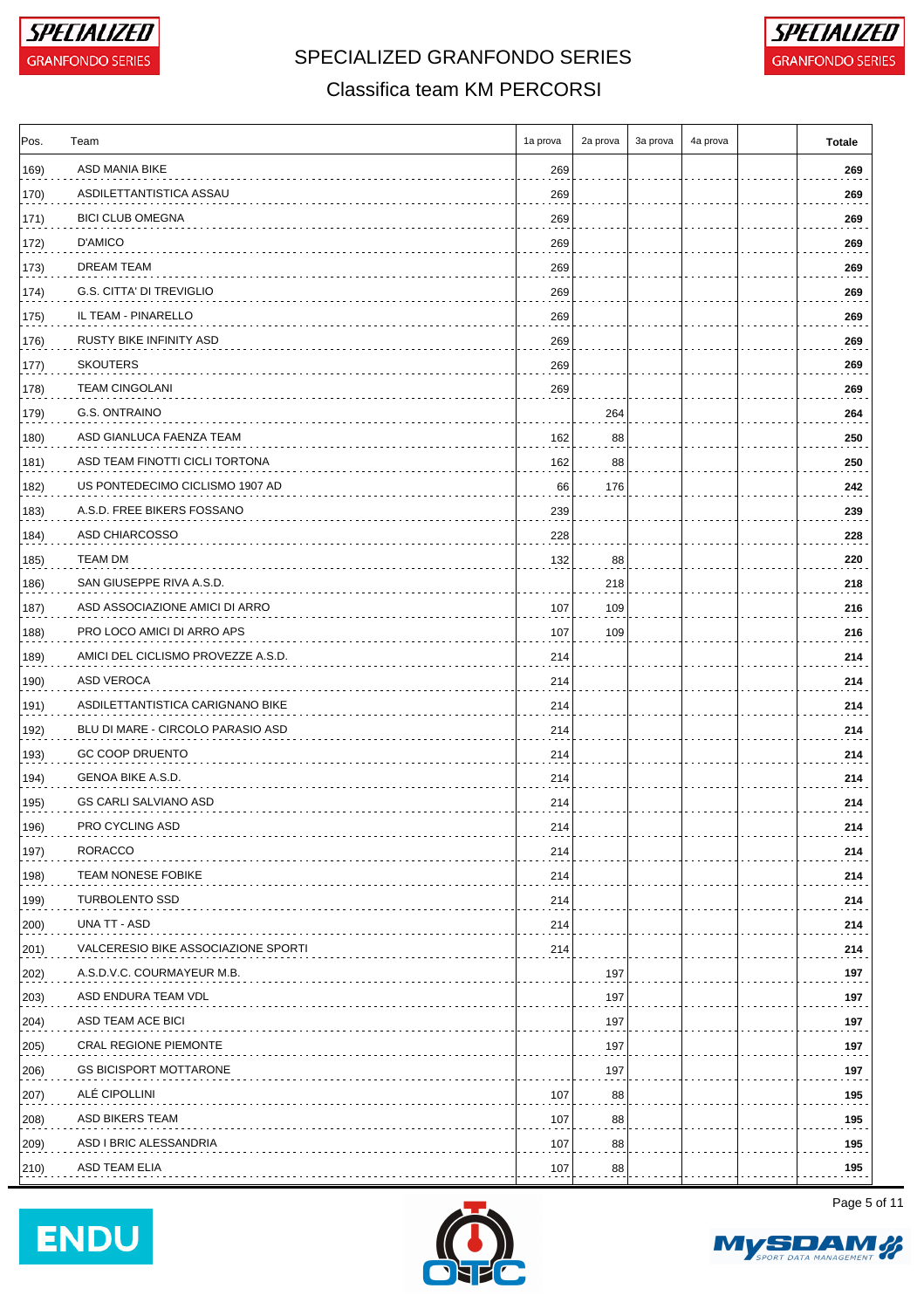

# SPECIALIZED GRANFONDO SERIES **FOR A GRANFONDO SERIES**



#### Classifica team KM PERCORSI

| Pos. | Team                               | 1a prova | 2a prova | 3a prova | 4a prova | <b>Totale</b> |
|------|------------------------------------|----------|----------|----------|----------|---------------|
| 211) | BIKERS TEAM 2012 A.S.D.            | 107      | 88       |          |          | 195           |
| 212) | <b>BRIKE BIKE</b>                  | 107      | 88       |          |          | 195           |
| 213) | <b>DTBIKE</b>                      | 107      | 88       |          |          | 195           |
| 214) | FORCELLE ROSA VAL DI NON ROAD ASD  | 107      | 88       |          |          | 195           |
| 215) | HIGHROAD TEAM                      | 107      | 88       |          |          | 195           |
| 216) | <b>MONVISO BIKE</b>                | 107      | 88       |          |          | 195           |
| 217) | TEAM ELIA                          | 107      | 88       |          |          | 195           |
| 218) | TEAM F.LLI OLIVA                   | 107      | 88       |          |          | 195           |
| 219) | U.S. TURRIS CICLOAMATORI           | 107      | 88       |          |          | 195           |
| 220) | A.S.D. BICIPEDIA                   |          | 176      |          |          | 176           |
| 221) | ASD PEDALE VELOCE AGOAL            |          | 176      |          |          | 176           |
| 222) | LAGUNA RUNNING SSDRL               |          | 176      |          |          | 176           |
| 223) | OM.CC SSD ARL                      |          | 176      |          |          | 176           |
| 224) | TEAM MENTECORPO BY BIEMME          |          | 176      |          |          | 176           |
| 225) | TEAM VALLE OLONA A.S.D.            |          | 176      |          |          | 176           |
| 226) | <b>L'ALTRACICLISTICA</b>           | 66       | 109      |          |          | 175           |
| 227) | ASD RIVAROLO CICLISMO              | 173      |          |          |          | 173           |
| 228) | ASD TEAM PERINI BIKE               | 173      |          |          |          | 173           |
| 229) | <b>TORINO CICLOAMATORI</b>         | 173      |          |          |          | 173           |
| 230) | U.S. VIGOR IVREA                   | 173      |          |          |          | 173           |
| 231) | <b>VELO CLUB GENOVESE</b>          | 173      |          |          |          | 173           |
| 232) | 101% CYCLO FALABRAK                | 162      |          |          |          | 162           |
| 233) | A.C. POSTALESIO A.S.D.             | 162      |          |          |          | 162           |
| 234) | A.C.D. BICISPORTEAM FIRENZE        | 162      |          |          |          | 162           |
| 235) | A.S.D. G.S. CICLOAMATORI MELEGNANO | 162      |          |          |          | 162           |
| 236) | A.S.D. POISON BIKE TEAM            | 162      |          |          |          | 162           |
| 237) | A.S.D. RHO TRIATHLONCLUB           | 162      |          |          |          | 162           |
| 238) | ASD AURANTIA                       | 162      |          |          |          | 162           |
| 239) | <b>ASD BERTI</b>                   | 162      |          |          |          | 162           |
| 240) | ASD C.M.T. ABBIATEGRASSO           | 162      |          |          |          | 162           |
| 241) | ASD GEMME BIKE                     | 162      |          |          |          | 162           |
| 242) | ASD MYG CYCLING TEAM               | 162      |          |          |          | 162           |
| 243) | ASD NOSURRENDER CYCLING TEAM       | 162      |          |          |          | 162           |
| 244) | ASD PEDALE ARQUATESE               | 162      |          |          |          | 162           |
| 245) | ASD TEAM IDROMARCHE                | 162      |          |          |          | 162           |
| 246) | ATHLETIC CLUB MERANO               | 162      |          |          |          | 162           |
| 247) | BICI CLUB 2000                     | 162      |          |          |          | 162           |
| 248) | <b>BSC BIKE TEAM</b>               | 162      |          |          |          | 162           |
| 249) | <b>BUZZI UNICEM BIKE TEAM</b>      | 162      |          |          |          | 162           |
| 250) | CALIFORNIA SWISS CYCLING TEAM      | 162      |          |          |          | 162           |
| 251) | <b>CANAVESE MTB</b>                | 162      |          |          |          | 162           |
| 252) | CICLI BONI RACING TEAM             | 162      |          |          |          | 162           |
|      |                                    |          |          |          |          |               |





Page 6 of 11

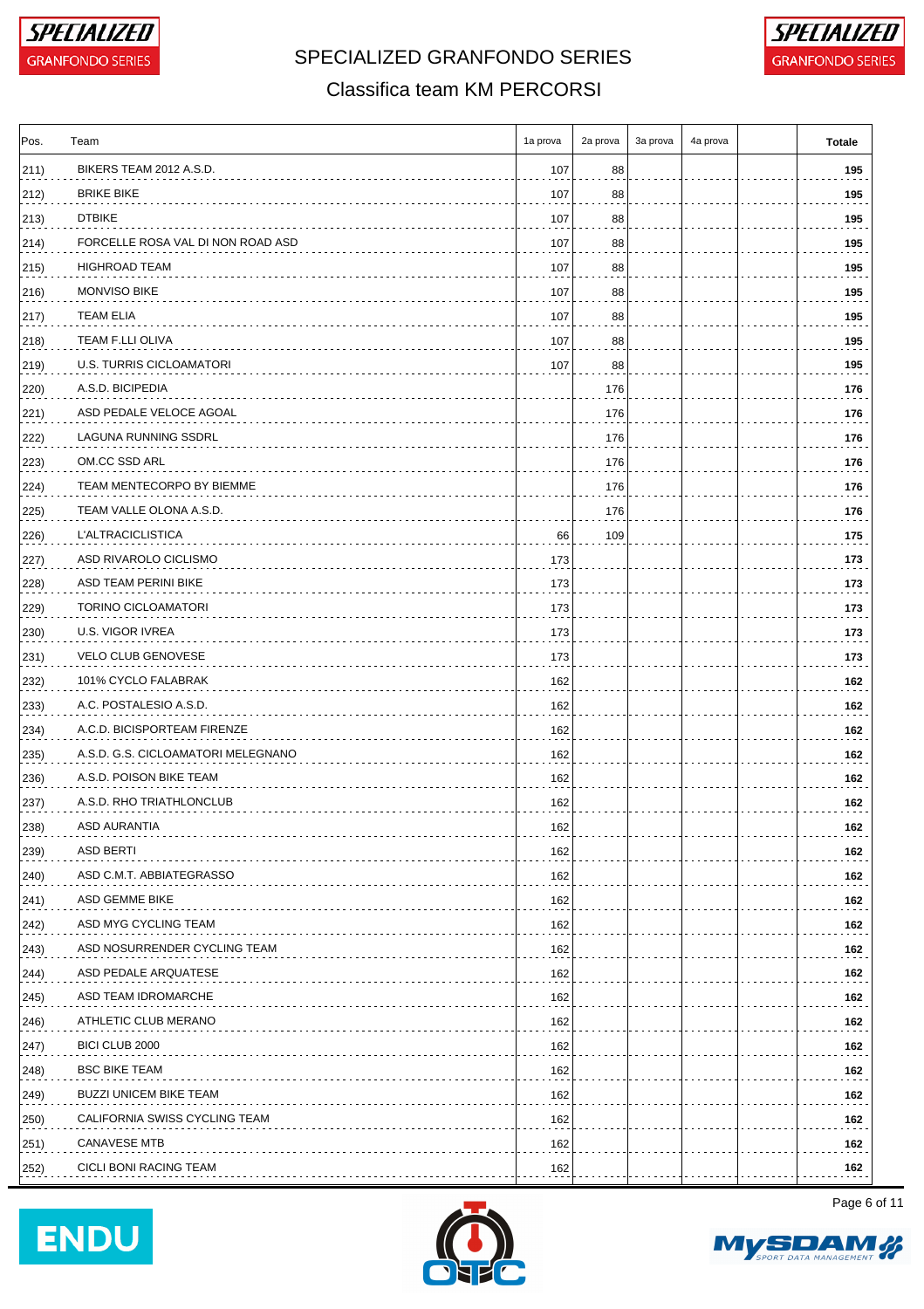



#### Classifica team KM PERCORSI

| <b>CICLI ROSSI</b><br>162<br><b>CYCLING TEAM GALLURA</b><br>162<br>DIMA BIKE<br>162<br>G.S.SPORTISSIMO<br>162<br><b>GC SANTA CRISTINA</b><br>162<br><b>GS CICLOAMATORI CASTELLANZA</b><br>162<br>I GATT ROSS<br>162<br>LA BICICLETTERIA RACING TEAM<br>162<br>METALBO<br>162<br>NEW MT BIKE TEAM 2001 ASD<br>162<br>OESTARA CYCLING TEAM<br>162<br>P.M. SPORT SSD R.L<br>162<br>PLEINAIRMTB ASD<br>162<br>PPR<br>162<br>ROCK & ROAD BIKE FRT<br>162<br>S.S.D. PEDALE FELTRINO<br>162<br>SPIRANO CICLISMO<br>269)<br>162<br>270)<br>TEAM AGGRESSIVE BIKE CENTER<br>162<br><b>TEAM CINGHIALI MANNARI</b><br>271)<br>162<br>TEAM COMOBIKE ASD<br>$ 272\rangle$<br>162<br>UISP COMITATO TERR.LE CIRIE' - SETTIMO - CHIV<br>273)<br>162<br>274)<br>UISP COMITATO TERRITORIALE MILANO<br>162<br>ULTRA TEAM<br>275)<br>162<br>UNION CYCLISTE DE MONACO<br>276)<br>162<br><b>VELO GRESSAN</b><br>277)<br>162<br>278)<br><b>VIGONE BIKE</b><br>162<br><b>VIRIS VIGEVANO</b><br>279)<br>162<br>280)<br><b>FREE MIND ASD</b><br>66<br>88<br>VELO CLUB 13<br>281)<br>66<br>88<br>A.S.D. BUSSOLINO SPORT<br>132<br>282)<br>A.S.D. POLISPORTIVA LIBERTAS SAN FELICE "E.G.<br>132<br>ALBA BIKE TEAM<br>284)<br>132<br>SANETTI SPORT GRISU' - SYSTEM CARS<br>132<br>TRISESSANTA ASD<br>132<br>286)<br>A. S. D. MONVISO BIKE<br>287)<br>109<br>A.S.D. CICLISMO PECETTO<br>109<br>288)<br>A.S.D. VELOVIRTUS LISSONE<br>109<br>289)<br>ASD AURORA 1998<br>109<br>ASD BANDITO<br>109<br>ASD EQUIPE CORBETTESE<br>109<br>ASD GRAN CICLISMO<br>109<br>ASD TRB HERSH RACING TEAM | Pos. | Team | 1a prova | 2a prova | 3a prova | 4a prova | Totale |
|-----------------------------------------------------------------------------------------------------------------------------------------------------------------------------------------------------------------------------------------------------------------------------------------------------------------------------------------------------------------------------------------------------------------------------------------------------------------------------------------------------------------------------------------------------------------------------------------------------------------------------------------------------------------------------------------------------------------------------------------------------------------------------------------------------------------------------------------------------------------------------------------------------------------------------------------------------------------------------------------------------------------------------------------------------------------------------------------------------------------------------------------------------------------------------------------------------------------------------------------------------------------------------------------------------------------------------------------------------------------------------------------------------------------------------------------------------------------------------------------------------------------------------------------------------------|------|------|----------|----------|----------|----------|--------|
|                                                                                                                                                                                                                                                                                                                                                                                                                                                                                                                                                                                                                                                                                                                                                                                                                                                                                                                                                                                                                                                                                                                                                                                                                                                                                                                                                                                                                                                                                                                                                           | 253) |      |          |          |          |          | 162    |
|                                                                                                                                                                                                                                                                                                                                                                                                                                                                                                                                                                                                                                                                                                                                                                                                                                                                                                                                                                                                                                                                                                                                                                                                                                                                                                                                                                                                                                                                                                                                                           | 254) |      |          |          |          |          | 162    |
|                                                                                                                                                                                                                                                                                                                                                                                                                                                                                                                                                                                                                                                                                                                                                                                                                                                                                                                                                                                                                                                                                                                                                                                                                                                                                                                                                                                                                                                                                                                                                           | 255) |      |          |          |          |          | 162    |
|                                                                                                                                                                                                                                                                                                                                                                                                                                                                                                                                                                                                                                                                                                                                                                                                                                                                                                                                                                                                                                                                                                                                                                                                                                                                                                                                                                                                                                                                                                                                                           | 256) |      |          |          |          |          | 162    |
|                                                                                                                                                                                                                                                                                                                                                                                                                                                                                                                                                                                                                                                                                                                                                                                                                                                                                                                                                                                                                                                                                                                                                                                                                                                                                                                                                                                                                                                                                                                                                           | 257) |      |          |          |          |          | 162    |
|                                                                                                                                                                                                                                                                                                                                                                                                                                                                                                                                                                                                                                                                                                                                                                                                                                                                                                                                                                                                                                                                                                                                                                                                                                                                                                                                                                                                                                                                                                                                                           | 258) |      |          |          |          |          | 162    |
|                                                                                                                                                                                                                                                                                                                                                                                                                                                                                                                                                                                                                                                                                                                                                                                                                                                                                                                                                                                                                                                                                                                                                                                                                                                                                                                                                                                                                                                                                                                                                           | 259) |      |          |          |          |          | 162    |
|                                                                                                                                                                                                                                                                                                                                                                                                                                                                                                                                                                                                                                                                                                                                                                                                                                                                                                                                                                                                                                                                                                                                                                                                                                                                                                                                                                                                                                                                                                                                                           | 260) |      |          |          |          |          | 162    |
|                                                                                                                                                                                                                                                                                                                                                                                                                                                                                                                                                                                                                                                                                                                                                                                                                                                                                                                                                                                                                                                                                                                                                                                                                                                                                                                                                                                                                                                                                                                                                           | 261) |      |          |          |          |          | 162    |
|                                                                                                                                                                                                                                                                                                                                                                                                                                                                                                                                                                                                                                                                                                                                                                                                                                                                                                                                                                                                                                                                                                                                                                                                                                                                                                                                                                                                                                                                                                                                                           | 262) |      |          |          |          |          | 162    |
|                                                                                                                                                                                                                                                                                                                                                                                                                                                                                                                                                                                                                                                                                                                                                                                                                                                                                                                                                                                                                                                                                                                                                                                                                                                                                                                                                                                                                                                                                                                                                           | 263) |      |          |          |          |          | 162    |
|                                                                                                                                                                                                                                                                                                                                                                                                                                                                                                                                                                                                                                                                                                                                                                                                                                                                                                                                                                                                                                                                                                                                                                                                                                                                                                                                                                                                                                                                                                                                                           | 264) |      |          |          |          |          | 162    |
|                                                                                                                                                                                                                                                                                                                                                                                                                                                                                                                                                                                                                                                                                                                                                                                                                                                                                                                                                                                                                                                                                                                                                                                                                                                                                                                                                                                                                                                                                                                                                           | 265) |      |          |          |          |          | 162    |
|                                                                                                                                                                                                                                                                                                                                                                                                                                                                                                                                                                                                                                                                                                                                                                                                                                                                                                                                                                                                                                                                                                                                                                                                                                                                                                                                                                                                                                                                                                                                                           | 266) |      |          |          |          |          | 162    |
|                                                                                                                                                                                                                                                                                                                                                                                                                                                                                                                                                                                                                                                                                                                                                                                                                                                                                                                                                                                                                                                                                                                                                                                                                                                                                                                                                                                                                                                                                                                                                           | 267) |      |          |          |          |          | 162    |
|                                                                                                                                                                                                                                                                                                                                                                                                                                                                                                                                                                                                                                                                                                                                                                                                                                                                                                                                                                                                                                                                                                                                                                                                                                                                                                                                                                                                                                                                                                                                                           | 268) |      |          |          |          |          | 162    |
|                                                                                                                                                                                                                                                                                                                                                                                                                                                                                                                                                                                                                                                                                                                                                                                                                                                                                                                                                                                                                                                                                                                                                                                                                                                                                                                                                                                                                                                                                                                                                           |      |      |          |          |          |          | 162    |
|                                                                                                                                                                                                                                                                                                                                                                                                                                                                                                                                                                                                                                                                                                                                                                                                                                                                                                                                                                                                                                                                                                                                                                                                                                                                                                                                                                                                                                                                                                                                                           |      |      |          |          |          |          | 162    |
|                                                                                                                                                                                                                                                                                                                                                                                                                                                                                                                                                                                                                                                                                                                                                                                                                                                                                                                                                                                                                                                                                                                                                                                                                                                                                                                                                                                                                                                                                                                                                           |      |      |          |          |          |          | 162    |
|                                                                                                                                                                                                                                                                                                                                                                                                                                                                                                                                                                                                                                                                                                                                                                                                                                                                                                                                                                                                                                                                                                                                                                                                                                                                                                                                                                                                                                                                                                                                                           |      |      |          |          |          |          | 162    |
|                                                                                                                                                                                                                                                                                                                                                                                                                                                                                                                                                                                                                                                                                                                                                                                                                                                                                                                                                                                                                                                                                                                                                                                                                                                                                                                                                                                                                                                                                                                                                           |      |      |          |          |          |          | 162    |
|                                                                                                                                                                                                                                                                                                                                                                                                                                                                                                                                                                                                                                                                                                                                                                                                                                                                                                                                                                                                                                                                                                                                                                                                                                                                                                                                                                                                                                                                                                                                                           |      |      |          |          |          |          | 162    |
|                                                                                                                                                                                                                                                                                                                                                                                                                                                                                                                                                                                                                                                                                                                                                                                                                                                                                                                                                                                                                                                                                                                                                                                                                                                                                                                                                                                                                                                                                                                                                           |      |      |          |          |          |          | 162    |
|                                                                                                                                                                                                                                                                                                                                                                                                                                                                                                                                                                                                                                                                                                                                                                                                                                                                                                                                                                                                                                                                                                                                                                                                                                                                                                                                                                                                                                                                                                                                                           |      |      |          |          |          |          | 162    |
|                                                                                                                                                                                                                                                                                                                                                                                                                                                                                                                                                                                                                                                                                                                                                                                                                                                                                                                                                                                                                                                                                                                                                                                                                                                                                                                                                                                                                                                                                                                                                           |      |      |          |          |          |          | 162    |
|                                                                                                                                                                                                                                                                                                                                                                                                                                                                                                                                                                                                                                                                                                                                                                                                                                                                                                                                                                                                                                                                                                                                                                                                                                                                                                                                                                                                                                                                                                                                                           |      |      |          |          |          |          | 162    |
|                                                                                                                                                                                                                                                                                                                                                                                                                                                                                                                                                                                                                                                                                                                                                                                                                                                                                                                                                                                                                                                                                                                                                                                                                                                                                                                                                                                                                                                                                                                                                           |      |      |          |          |          |          | 162    |
|                                                                                                                                                                                                                                                                                                                                                                                                                                                                                                                                                                                                                                                                                                                                                                                                                                                                                                                                                                                                                                                                                                                                                                                                                                                                                                                                                                                                                                                                                                                                                           |      |      |          |          |          |          | 154    |
|                                                                                                                                                                                                                                                                                                                                                                                                                                                                                                                                                                                                                                                                                                                                                                                                                                                                                                                                                                                                                                                                                                                                                                                                                                                                                                                                                                                                                                                                                                                                                           |      |      |          |          |          |          | 154    |
|                                                                                                                                                                                                                                                                                                                                                                                                                                                                                                                                                                                                                                                                                                                                                                                                                                                                                                                                                                                                                                                                                                                                                                                                                                                                                                                                                                                                                                                                                                                                                           |      |      |          |          |          |          | 132    |
|                                                                                                                                                                                                                                                                                                                                                                                                                                                                                                                                                                                                                                                                                                                                                                                                                                                                                                                                                                                                                                                                                                                                                                                                                                                                                                                                                                                                                                                                                                                                                           | 283) |      |          |          |          |          | 132    |
|                                                                                                                                                                                                                                                                                                                                                                                                                                                                                                                                                                                                                                                                                                                                                                                                                                                                                                                                                                                                                                                                                                                                                                                                                                                                                                                                                                                                                                                                                                                                                           |      |      |          |          |          |          | 132    |
|                                                                                                                                                                                                                                                                                                                                                                                                                                                                                                                                                                                                                                                                                                                                                                                                                                                                                                                                                                                                                                                                                                                                                                                                                                                                                                                                                                                                                                                                                                                                                           | 285) |      |          |          |          |          | 132    |
|                                                                                                                                                                                                                                                                                                                                                                                                                                                                                                                                                                                                                                                                                                                                                                                                                                                                                                                                                                                                                                                                                                                                                                                                                                                                                                                                                                                                                                                                                                                                                           |      |      |          |          |          |          | 132    |
|                                                                                                                                                                                                                                                                                                                                                                                                                                                                                                                                                                                                                                                                                                                                                                                                                                                                                                                                                                                                                                                                                                                                                                                                                                                                                                                                                                                                                                                                                                                                                           |      |      |          |          |          |          | 109    |
|                                                                                                                                                                                                                                                                                                                                                                                                                                                                                                                                                                                                                                                                                                                                                                                                                                                                                                                                                                                                                                                                                                                                                                                                                                                                                                                                                                                                                                                                                                                                                           |      |      |          |          |          |          | 109    |
|                                                                                                                                                                                                                                                                                                                                                                                                                                                                                                                                                                                                                                                                                                                                                                                                                                                                                                                                                                                                                                                                                                                                                                                                                                                                                                                                                                                                                                                                                                                                                           |      |      |          |          |          |          | 109    |
|                                                                                                                                                                                                                                                                                                                                                                                                                                                                                                                                                                                                                                                                                                                                                                                                                                                                                                                                                                                                                                                                                                                                                                                                                                                                                                                                                                                                                                                                                                                                                           | 290) |      |          |          |          |          | 109    |
|                                                                                                                                                                                                                                                                                                                                                                                                                                                                                                                                                                                                                                                                                                                                                                                                                                                                                                                                                                                                                                                                                                                                                                                                                                                                                                                                                                                                                                                                                                                                                           | 291) |      |          |          |          |          | 109    |
|                                                                                                                                                                                                                                                                                                                                                                                                                                                                                                                                                                                                                                                                                                                                                                                                                                                                                                                                                                                                                                                                                                                                                                                                                                                                                                                                                                                                                                                                                                                                                           | 292) |      |          |          |          |          | 109    |
|                                                                                                                                                                                                                                                                                                                                                                                                                                                                                                                                                                                                                                                                                                                                                                                                                                                                                                                                                                                                                                                                                                                                                                                                                                                                                                                                                                                                                                                                                                                                                           | 293) |      |          |          |          |          | 109    |
|                                                                                                                                                                                                                                                                                                                                                                                                                                                                                                                                                                                                                                                                                                                                                                                                                                                                                                                                                                                                                                                                                                                                                                                                                                                                                                                                                                                                                                                                                                                                                           | 294) |      |          | 109      |          |          | 109    |





Page 7 of 11

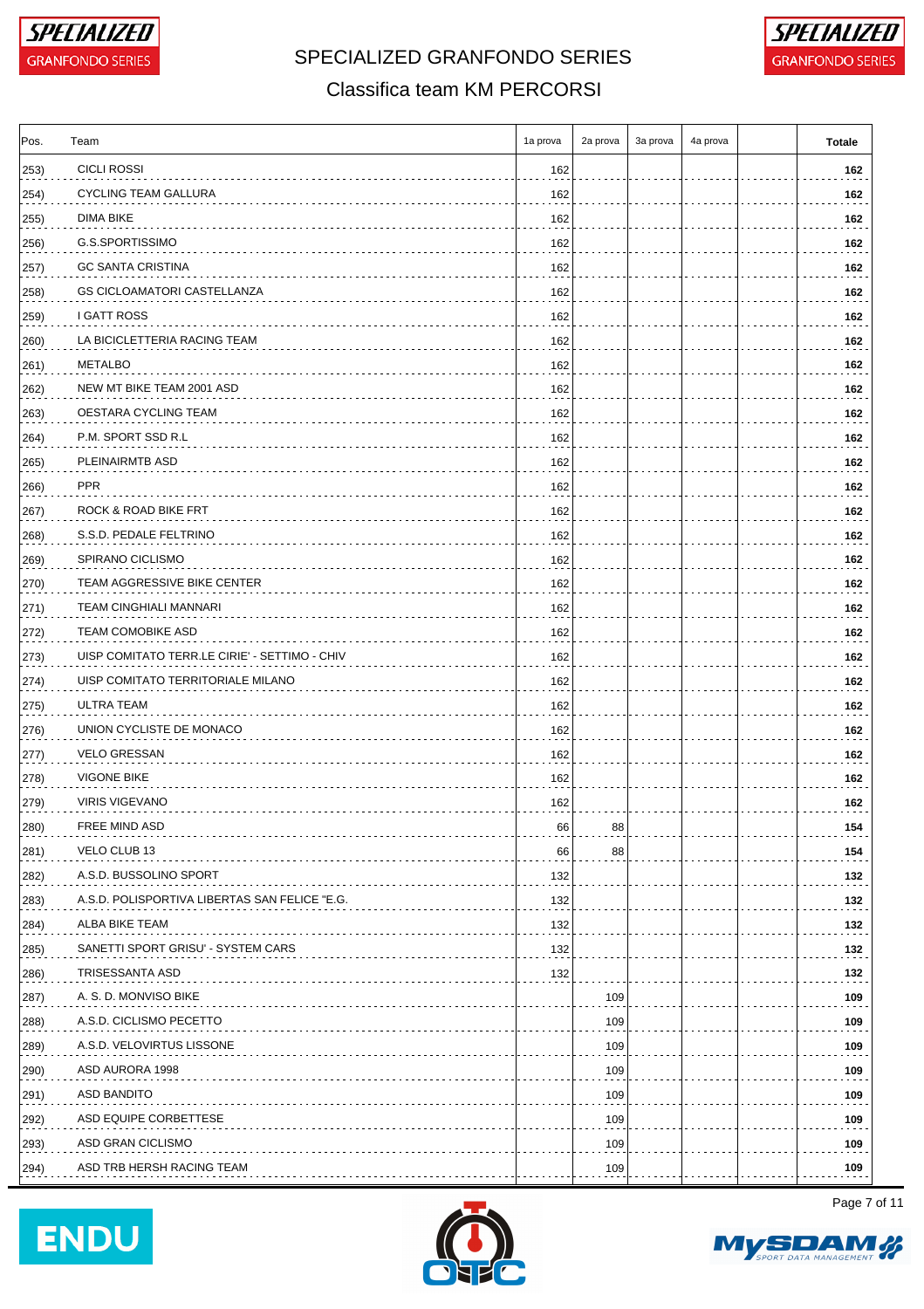

## SPECIALIZED GRANFONDO SERIES **FOR A GRANFONDO SERIES**



#### Classifica team KM PERCORSI

| Pos.          | Team                                | 1a prova | 2a prova | 3a prova | 4a prova | <b>Totale</b> |
|---------------|-------------------------------------|----------|----------|----------|----------|---------------|
| 295)          | ASSAULT TO FREEDOM                  |          | 109      |          |          | 109           |
| 296)          | <b>BICI SPORT MOTTARONE</b>         |          | 109      |          |          | 109           |
| 297)          | CICLI COLOMBA                       |          | 109      |          |          | 109           |
| 298)          | <b>CICLI COMBA</b>                  |          | 109      |          |          | 109           |
| 299)          | CICLISTICA MOLASSANA ASD            |          | 109      |          |          | 109           |
| 300)          | DC'S FRIENDS ASSOCIAZIONE SPORTIVA  |          | 109      |          |          | 109           |
| 301)          | DOCTORBIKE TEAM                     |          | 109      |          |          | 109           |
| 302)          | EQUILIBRIO URBANO MILANO A.S.D.     |          | 109      |          |          | 109           |
| 303)          | G.S. VIGILI DEL FUOCO GODIOZ        |          | 109      |          |          | 109           |
| 304)          | GRAFICHE ZORZI-MECCANICA MELZANI    |          | 109      |          |          | 109           |
| 305)          | HBM RACING TEAM                     |          | 109      |          |          | 109           |
| 306)          | <b>ISOLPI RACING TEAM</b>           |          | 109      |          |          | 109           |
| 307)          | LA VELOCE MELZO                     |          | 109      |          |          | 109           |
| 308)          | MAKAKO TEAM                         |          | 109      |          |          | 109           |
| 309)          | SNIPERS CYCLING TEAM                |          | 109      |          |          | 109           |
| 310)          | SNIPERS CYCLING TEAM ASD            |          | 109      |          |          | 109           |
| $ 311\rangle$ | <b>TEAM SPACEBIKES</b>              |          | 109      |          |          | 109           |
| 312)          | U.C. VALLE DI NON                   |          | 109      |          |          | 109           |
| 313)          | <b>VELO CLUB VERCELLI</b>           |          | 109      |          |          | 109           |
| $ 314\rangle$ | A.S.D. POLISPORTIVA BERBENNO        | 107      |          |          |          | 107           |
| 315)          | A.S.D. VIVISPORT POL. UISP FOSSANO  | 107      |          |          |          | 107           |
| 316)          | A.S.DILETTANTISTICA SOTTOTRACCIA BI | 107      |          |          |          | 107           |
| $ 317\rangle$ | ADR                                 | 107      |          |          |          | 107           |
| $ 318\rangle$ | ALL BIKE                            | 107      |          |          |          | 107           |
| 319)          | AMICI MTB LESSONA                   | 107      |          |          |          | 107           |
| 320)          | <b>ARGON STEMAX</b>                 | 107      |          |          |          | 107           |
| 321)          | ASD BIKE TEAM A RUOTA LIBERA        | 107      |          |          |          | 107           |
| 322)          | ASD CERVASCHESE '98                 | 107      |          |          |          | 107           |
| 323)          | ASD CICLI TESSIORE                  | 107      |          |          |          | 107           |
| 324)          | ASD CICLISTICA CALUSIESE            | 107      |          |          |          | 107           |
| 325)          | ASD CICLISTICA RIVOLI               | 107      |          |          |          | 107           |
| 326)          | ASD CIRCOLO SPORTIVO ORTOVERO       | 107      |          |          |          | 107           |
| 327)          | ASD CYCLING TEAM GARLASCO           | 107      |          |          |          | 107           |
| 328)          | ASD DIMMIDISI CYCLING TEAM          | 107      |          |          |          | 107           |
| 329)          | <b>ASD EUROBIKE</b>                 | 107      |          |          |          | 107           |
| 330)          | ASD FLAM ILLUMINAZIONE CYCLING      | 107      |          |          |          | 107           |
| 331)          | ASD G.S. SAN MARTINO                | 107      |          |          |          | 107           |
| 332)          | ASD IL PEDALE NEL CUORE             | 107      |          |          |          | 107           |
| 333)          | ASD IRON BIKE                       | 107      |          |          |          | 107           |
| 334)          | ASD POLISP. BORGONUOVO COLLEGNO     | 107      |          |          |          | 107           |
| 335)          | ASD ROAD & BIKE                     | 107      |          |          |          | 107           |
| 336)          | ASD SC PEDONA                       | 107      |          |          |          | 107           |







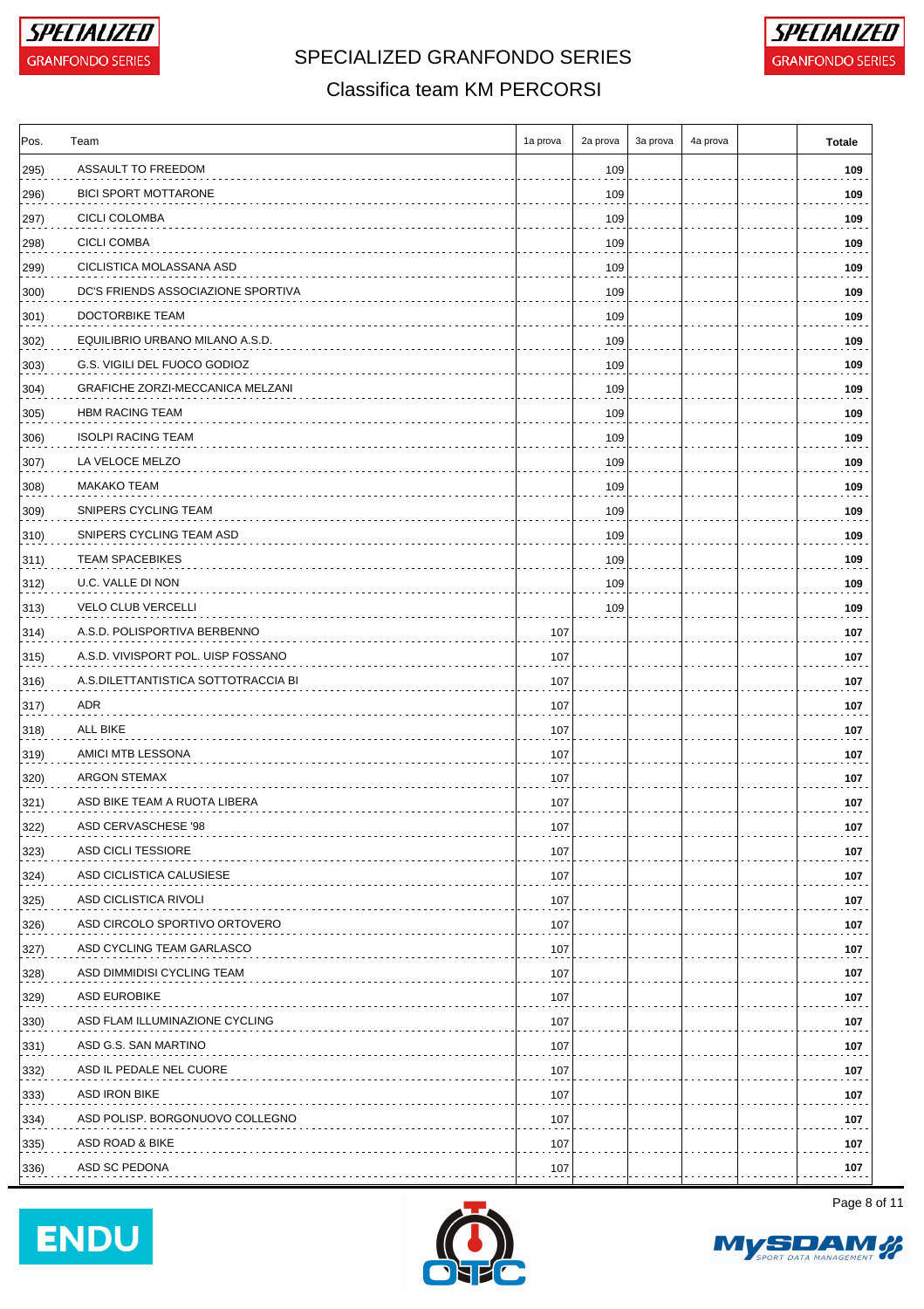



#### Classifica team KM PERCORSI

| Pos.          | Team                                          | 1a prova | 2a prova | 3a prova | 4a prova | <b>Totale</b> |
|---------------|-----------------------------------------------|----------|----------|----------|----------|---------------|
| 337)          | ASD TEAM CYCLING CENTER                       | 107      |          |          |          | 107           |
| 338)          | ASD TEAM GALLI                                | 107      |          |          |          | 107           |
| 339)          | ASD TEAM ONE P.M.                             | 107      |          |          |          | 107           |
| 340)          | ASD TEAM PERUFFO                              | 107      |          |          |          | 107           |
| 341)          | ASD VELO CLUB VALSESIA                        | 107      |          |          |          | 107           |
| 342)          | ASD VELO CLUB VALSUSA                         | 107      |          |          |          | 107           |
| 343)          | ASD VPB CICLI BERTOLOTTO                      | 107      |          |          |          | 107           |
| 344)          | BE BIKE                                       | 107      |          |          |          | 107           |
| 345)          | BICITIME RACING TEAM A.S.D.                   | 107      |          |          |          | 107           |
| 346)          | <b>BIELLA BIKING</b>                          | 107      |          |          |          | 107           |
| 347)          | BIKE TEAM MANDELLO ASD                        | 107      |          |          |          | 107           |
| 348)          | BOMBARDIER SQUADRA CORSE ASD                  | 107      |          |          |          | 107           |
| 349)          | CAMIGNONE A.S.D.                              | 107      |          |          |          | 107           |
| 350)          | CAVALLINO ROSSO                               | 107      |          |          |          | 107           |
| 351)          | CENTRO EDILE PEDALE IMPERIESE                 | 107      |          |          |          | 107           |
| 352)          | CICLI GUIZZARDI ASD                           | 107      |          |          |          | 107           |
| 353)          | CICLISTI BRIANZOLI ASD                        | 107      |          |          |          | 107           |
| 354)          | CICLISTICA BORDIGHERA                         | 107      |          |          |          | 107           |
| 355)          | CICLO CLUB A BICICLAETA                       | 107      |          |          |          | 107           |
| 356)          | <b>COSTANTE GIRARDENGO</b>                    | 107      |          |          |          | 107           |
| 357)          | <b>CYCLING TEAM OLTREPO</b>                   | 107      |          |          |          | 107           |
| 358)          | ELITE SPORT                                   | 107      |          |          |          | 107           |
| 359)          | EQUIPE '96 DEL PINEROLESE                     | 107      |          |          |          | 107           |
| 360)          | EQUIPE CYCLISTE TEAM ROZZA                    | 107      |          |          |          | 107           |
| 361)          | EQUIPE D'O                                    | 107      |          |          |          | 107           |
| 362)          | EROICA ITALIA SSD A R.L.                      | 107      |          |          |          | 107           |
| 363)          | <b>FANTOLINO</b>                              | 107      |          |          |          | 107           |
| 364)          | <b>GRUPPO SPORTIVO SESIA</b>                  | 107      |          |          |          | 107           |
| 365)          | GRUPPO SPORTIVO TERRALBA ARENZANO             | 107      |          |          |          | 107           |
| 366)          | <b>GS TORRILE</b>                             | 107      |          |          |          | 107           |
| 367)          | HR TEAM                                       | 107      |          |          |          | 107           |
| 368)          | <b>MASBIKE TEAM</b>                           | 107      |          |          |          | 107           |
| 369)          | POLISPORTIVA PORTA SARAGOZZA                  | 107      |          |          |          | 107           |
| 370)          | REDIL BRUNERO MATERGIA                        | 107      |          |          |          | 107           |
| $ 371\rangle$ | SALVIBIKESTORE ISOLMANT ASD                   | 107      |          |          |          | 107           |
| 372)          | SSD D.L.F. AL SRL                             | 107      |          |          |          | 107           |
| 373)          | <b>TEAM CHIODINI</b>                          | 107      |          |          |          | 107           |
| $ 374\rangle$ | TOP AUTOMAZIONI BIKE TEAM - ASD OPICS SAN VIT | 107      |          |          |          | 107           |
| $ 375\rangle$ | TORINO BIKE EXPERIENCE A.S.D.                 | 107      |          |          |          | 107           |
|               | TRAGUARDO VOLANTE RACING                      | 107      |          |          |          | 107           |
| 376)<br>377)  | U.S. AURORA DESIO A.S.D.                      | 107      |          |          |          | 107           |
|               | UCI                                           |          |          |          |          | 107           |
| 378)          |                                               | 107      |          |          |          |               |





Page 9 of 11

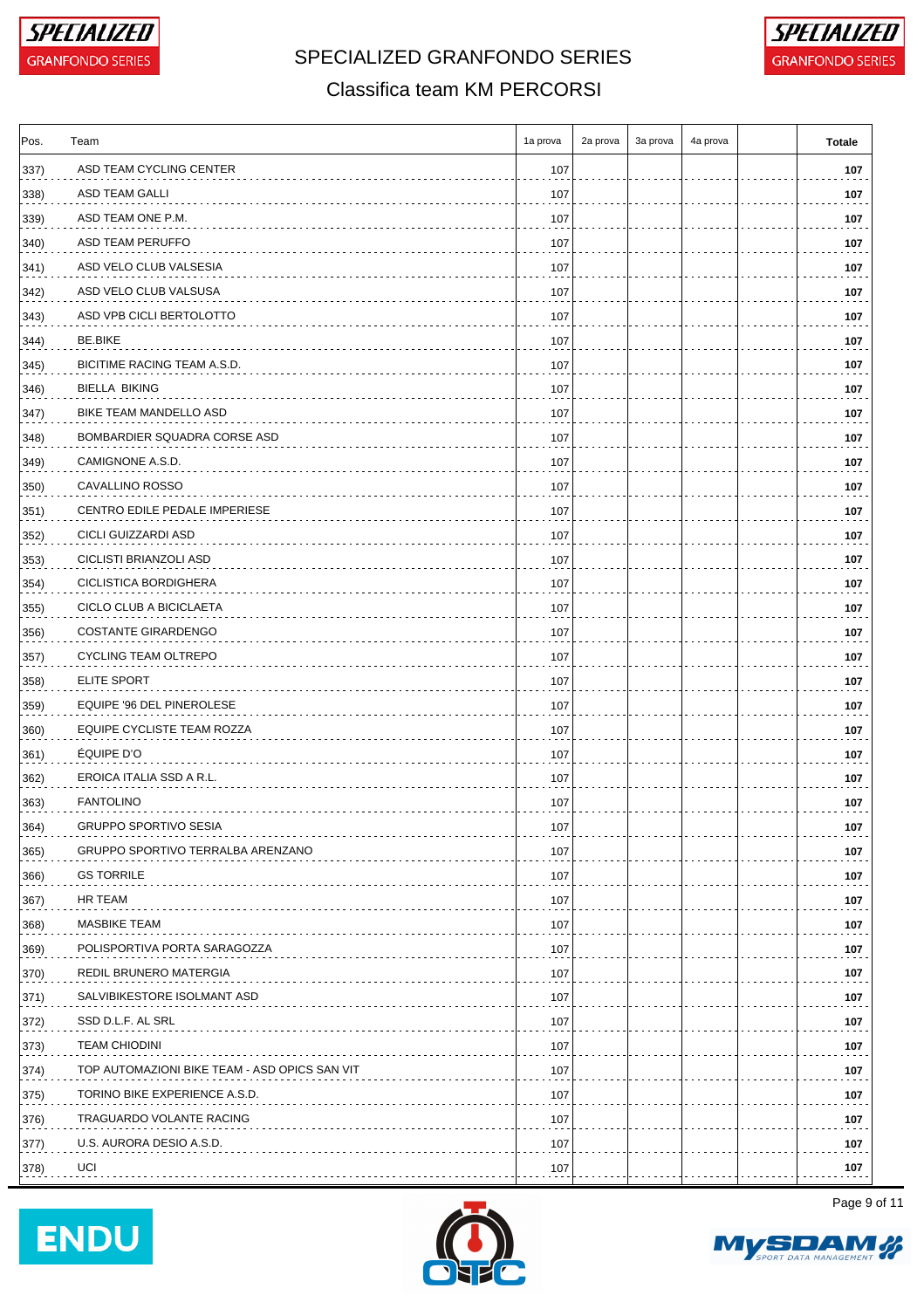

# SPECIALIZED GRANFONDO SERIES **FOR A GRANFONDO SERIES**



### Classifica team KM PERCORSI

| Pos. | Team                            | 1a prova | 2a prova | 3a prova | 4a prova | <b>Totale</b> |
|------|---------------------------------|----------|----------|----------|----------|---------------|
| 379) | ZENA BIKE ASD                   | 107      |          |          |          | 107           |
| 380) | 2R BIKE STORE - A.S.D.          |          | 88       |          |          | 88            |
| 381) | <b>GS PASSATORE</b>             |          | 88       |          |          | 88            |
| 382) | ACSI NAZIONALE ROMA             |          | 88       |          |          | 88            |
| 383) | ASD BICAN CYCLING TEAM          |          | 88       |          |          | 88            |
| 384) | ASD HELIOS                      |          | 88       |          |          | 88            |
| 385) | ASD MALPENSA BIKE               |          | 88       |          |          | 88            |
| 386) | <b>CYCLING FOR ALL</b>          |          | 88       |          |          | 88            |
| 387) | <b>TEAM DOTTABIKE</b>           |          | 88       |          |          | 88            |
| 388) | G.C VARZI                       |          | 88       |          |          | 88            |
| 389) | G.S. LUPI VALLE D'AOSTA         |          | 88       |          |          | 88            |
| 390) | G.S. PODENZANO                  |          | 88       |          |          | 88            |
| 391) | GARLASCHESE A.S.D.              |          | 88       |          |          | 88            |
| 392) | <b>GODOIT ASD</b>               |          | 88       |          |          | 88            |
| 393) | <b>GRUPPO ACQUISTO ACSI APS</b> |          | 88       |          |          | 88            |
| 394) | <b>GRUPPO SPORTIVO AOSTA</b>    |          | 88       |          |          | 88            |
| 395) | MILANO TRIATHLON TEAM           |          | 88       |          |          | 88            |
| 396) | POLISPORTIVA CERVINIA           |          | 88       |          |          | 88            |
| 397) | PRO - CYCLING A.S.D.            |          | 88       |          |          | 88            |
| 398) | <b>RUSTY BIKE INFINITY</b>      |          | 88       |          |          | 88            |
| 399) | SC PEDALE GALBIATESE ASD        |          | 88       |          |          | 88            |
| 400) | <b>SNIPERS</b>                  |          | 88       |          |          | 88            |
| 401) | SPORTIVI BRIGA                  |          | 88       |          |          | 88            |
| 402) | SYSTEM CARS-COEDIL              |          | 88       |          |          | 88            |
| 403) | TEAM #SENZABICINONSOSTARE ASD   |          | 88       |          |          | 88            |
| 404) | TEAM ALBY BIKE ASD              |          | 88       |          |          | 88            |
| 405) | TEAM MAGGI OFF ROAD             |          | 88       |          |          | 88            |
| 406) | <b>TEAM SANTYSIAK</b>           |          | 88       |          |          | 88            |
| 407) | US BORMIESE                     |          | 88       |          |          | 88            |
| 408) | <b>VIGEVANESI</b>               |          | 88       |          |          | 88            |
| 409) | A.S.D. TEAM PIANETA BICI        | 66       |          |          |          | 66            |
| 410) | <b>ACSI CICLISMO</b>            | 66       |          |          |          | 66            |
| 411) | ASD B&B CYCLING TEAM            | 66       |          |          |          | 66            |
| 412) | ASD BICI CUCCHIETTI             | 66       |          |          |          | 66            |
| 413) | CANTURINO 1902 A.S.D.           | 66       |          |          |          | 66            |
| 414) | G.S. RUOTE D'ORO                | 66       |          |          |          | 66            |
| 415) | PANACHE' ASD                    | 66       |          |          |          | 66            |
| 416) | POLISPORTIVA PASSO ASD          | 66       |          |          |          | 66            |
| 417) | S.C. BIKE DELU MAPEI            | 66       |          |          |          | 66            |
| 418) | SANETTI SPORT                   | 66       |          |          |          | 66            |
| 419) | <b>SCOTT SUMIN</b>              | 66       |          |          |          | 66            |
| 420) | TEAM BORGARO ASD                | 66       |          |          |          | 66            |
|      |                                 |          |          |          |          |               |





Page 10 of 11